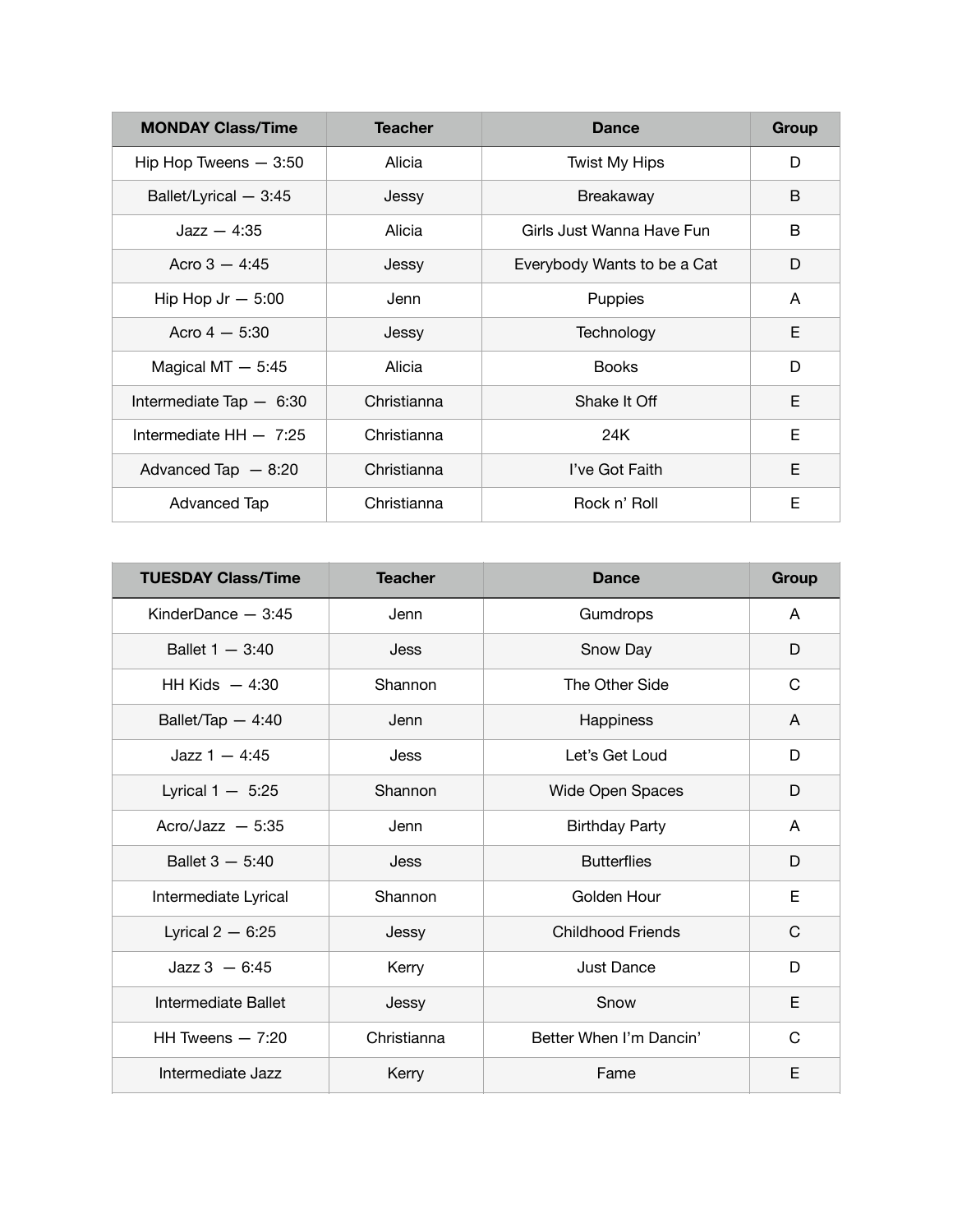| <b>TUESDAY Class/Time</b> | <b>Teacher</b> | Dance                  | Group |
|---------------------------|----------------|------------------------|-------|
| Adv Hip Hop               | Christianna    | Mi Gente               | F     |
| Jr Musical Theater        | Kerry          | Razzle Dazzle          | E     |
| Jr Musical Theater        | Kerry          | Spread the Love Around | F     |

| <b>WEDNESDAY Class/Time</b>   | <b>Teacher</b> | <b>Dance</b>             | Group |
|-------------------------------|----------------|--------------------------|-------|
| KinderDance $-10:30$          | Jenn           | C is for Cookie          | A     |
| Acro $1 - 3:45$               | Jessy          | <b>Girl Party</b>        | B     |
| Ballet/Tap Intro $-3:45$      | Jess           | Put on a Happy Face      | В     |
| Ballet $2 - 4:30$             | Jessy          | Springtime               | C     |
| Musical Theater Intro $-4:45$ | Jess           | Hakuna Matata            | B     |
| $Jazz 2 - 5:35$               | Jess           | Let's Get Loud           | C     |
| Acro $2 - 5:40$               | Jessy          | Fabulous                 | D     |
| Hip Hop Tweens $-6:20$        | Jess           | <b>Twist My Hips</b>     | D     |
| Intermediate Pointe - 6:30    | Jessy          | Soul Mates               | E     |
| Tap $2 - 6:35$                | Shannon        | Happy Feet               | C     |
| Lyrical $2 - 7:30$            | Jessy          | <b>Childhood Friends</b> | D     |
| Adv Contemporary              | Shannon        | Feel Again               | E     |
| <b>Adv Pointe</b>             | Jess           | Do Your Thing            | E     |

| <b>THURSDAY Class/Time</b> | <b>Teacher</b> | <b>Dance</b>            | Group |
|----------------------------|----------------|-------------------------|-------|
| Ballet/Tap $-3:45$         | Jenn           | Happiness               | B     |
| Hip Hop Jr $-3:45$         | Alicia         | Puppies                 | C     |
| Ballet/Lyrical $-3:55$     | Jess           | Gift of a Friend        | B     |
| Acro/Jazz $-4:30$          | Jenn           | FroYo                   | B     |
| Ballet $2 - 4:40$          | Alicia         | Springtime              | D     |
| $\text{Jazz} - 4:55$       | Jess           | Life's What You Make It | B     |
| $Jazz 2 - 5:45$            | Kerry          | Something to Dance For  | D     |